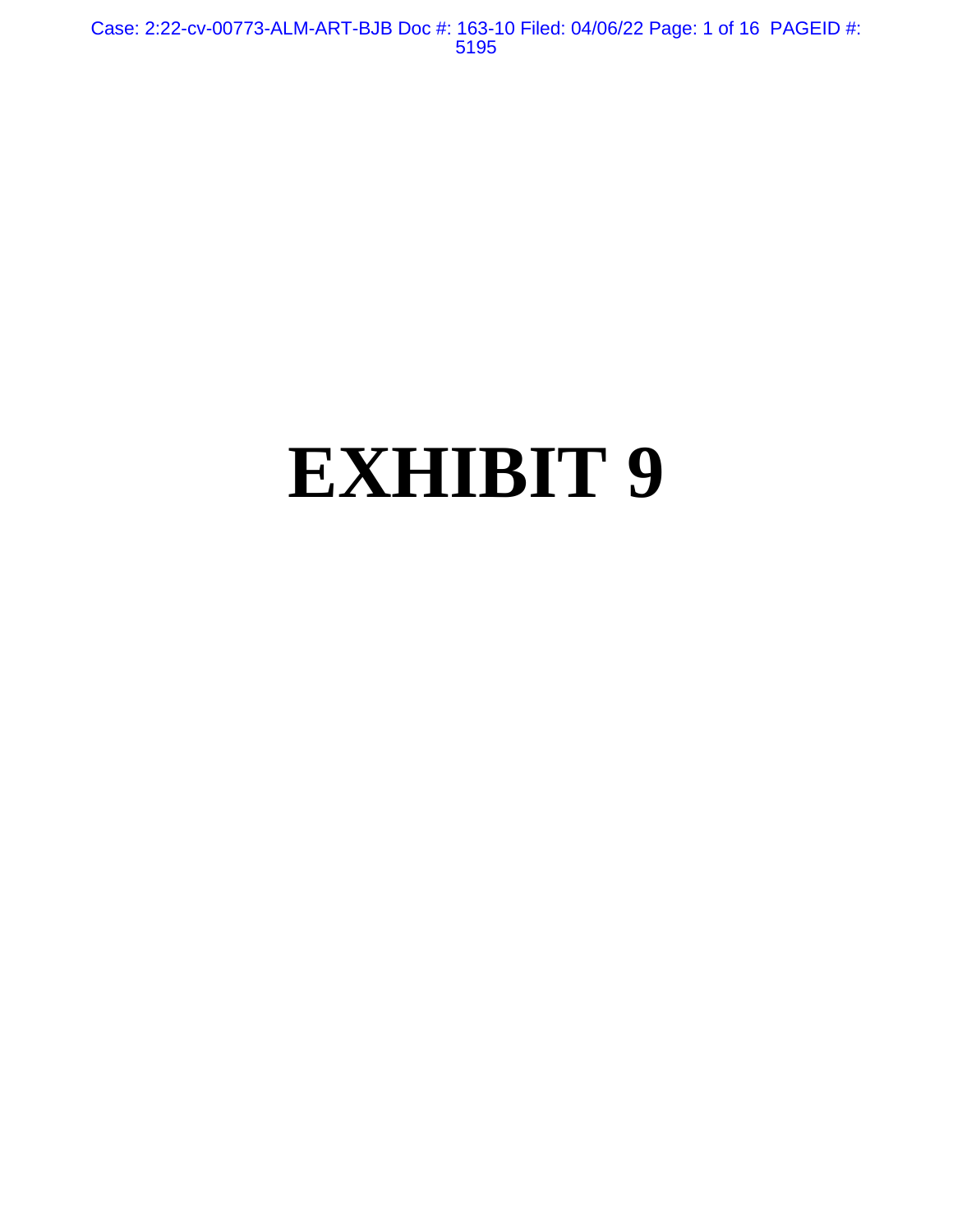### Case: 2:22-cv-00773-ALM-ART-BJB Doc #: 163-10 Filed: 04/06/22 Page: 2 of 16 PAGEID #: 5196

# **Ohio Redistricting Commission 03-21-2022**

<http://ohiochannel.org/video/ohio-redistricting-commission-3-21-2022>

**Co-Chair Speaker Bob Cupp** [00:00:03] The staff please call the roll

**Clerk** [00:00:05] Co-chair Speaker Cupp.

**Co-Chair Speaker Bob Cupp** [00:00:06] Present.

**Clerk** [00:00:06] Co-chair Senator Sykes.

**Co-Chair Sen. Vernon Sykes** [00:00:08] Present.

**Clerk** [00:00:08] Governor DeWine.

**Governor Mike DeWine** [00:00:10] Here.

**Clerk** [00:00:10] Auditor Faber

**Auditor of State Keith Faber** [00:00:11] Here.

**Clerk** [00:00:11] President Huffman.

**Senate President Matt Huffman** [00:00:13] Here.

**Clerk** [00:00:13] Secretary LaRose.

**Secretary of State Frank LaRose** [00:00:14] Here.

**Clerk** [00:00:14] Leader Russo.

**House Minority Leader Allison Russo** [00:00:15] Here.

**Clerk** [00:00:16] Mr. co-chair a quorum is present.

**Co-Chair Speaker Bob Cupp** [00:00:19] A quorum is present. All members are present in your folders are the minutes of the last meeting on March the 19th 2022. Is there a motion to accept the minutes?

**Senate President Matt Huffman** [00:00:31] Motion.

**Co-Chair Sen. Vernon Sykes** [00:00:31] Second.

[00:00:32] It's been moved and seconded that the minutes be adopted as presented. Are there any objections or amendments to the minutes? Hearing and seeing none, the minutes be accepted without objection? Is there further business to come before this meeting of the Ohio Redistricting Commission? Chair recognizes Co-Chair Senator Sykes.

**Co-Chair Sen. Vernon Sykes** [00:00:53] Thank you, co-chair. Ladies and gentlemen, we have the responsibility have made a decision that we were going to hire, retain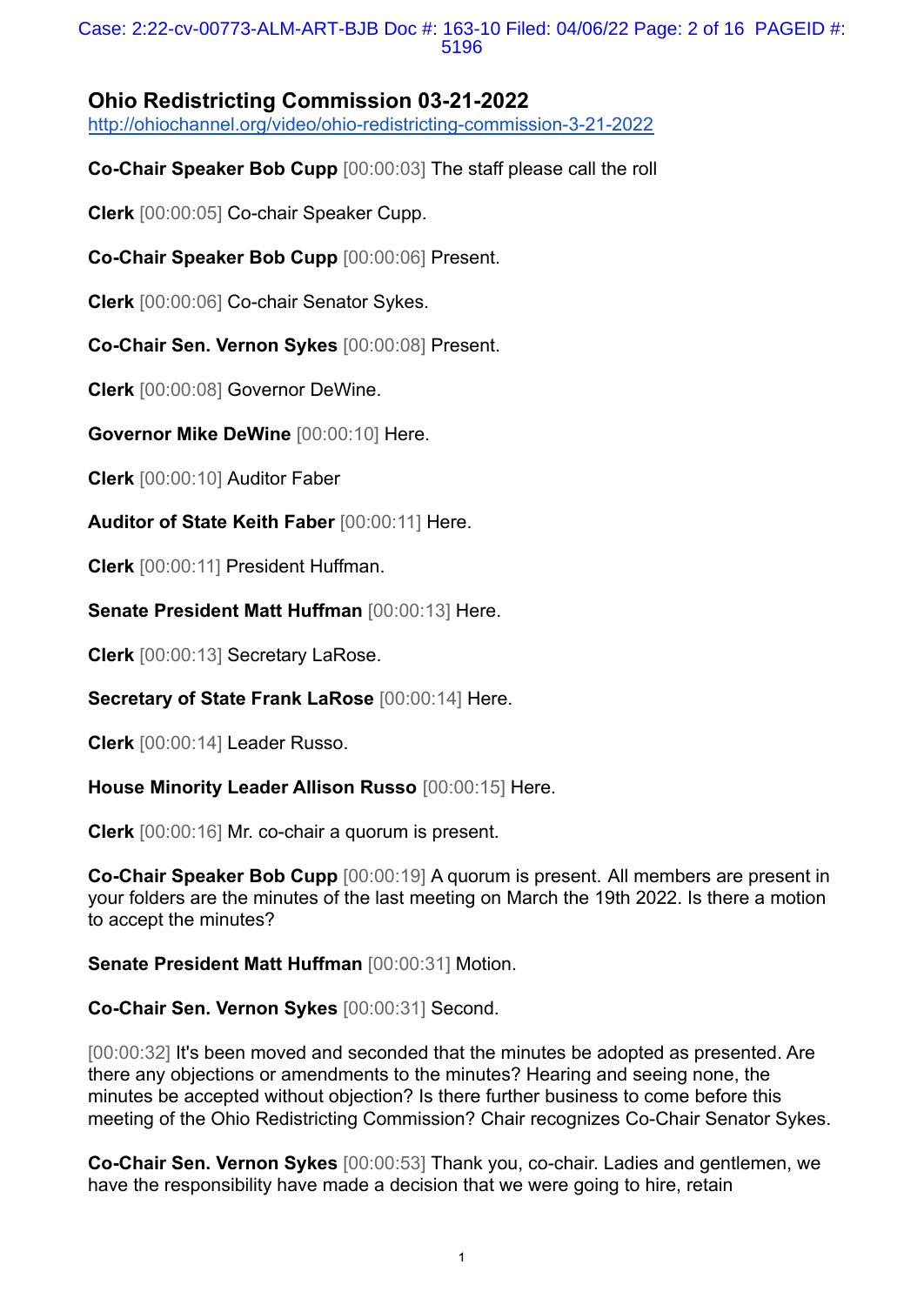#### Case: 2:22-cv-00773-ALM-ART-BJB Doc #: 163-10 Filed: 04/06/22 Page: 3 of 16 PAGEID #: 5197

independent map drawers and to come to some agreement on it. We had decided in our last meeting that that each side would be able to recommend. Each co-chair would recommend to the body and the body would consider approving the recommendations being made. And at this time, I would like to offer up Professor Michael McDonald. He has a bachelor's in economics and political science. He's an expert in redistricting elections and methodology. He is a professor at the University of Florida, and he has been a consultant or considered an expert witness in redistricting issues in Alaska, Arizona, California, Georgia, Michigan, New Jersey, New York, Ohio, Oklahoma, Texas and Virginia. And he is available to come to Ohio right away to work on this project. And we have disseminated this information, distribute his more detailed resumé for the benefit of all of the members of the commission, and we would offer this as our suggestion or recommendation to the body.

**Co-Chair Speaker Bob Cupp** [00:02:39] Thank you, co-chair. So we also, I also took a look at finding independent consultant and interviewed several people. The one that seems to me to be suitable would be a Douglas Johnson, president of National Demographics Corporation, and he has consulted on redistricting both at the state and local level in numerous jurisdictions. He is also available to come to Ohio, unlike others that were have been discussed. And he is actually there are multiple people that work for him, so he has a capability of producing suggestions or map or analyzing maps, whichever the commission should decide that, that we want. And so that would be my recommendation to the commission is to hire or retain Douglas Johnson to help us with this project and process. I will let me just before we do that, I will also say that I have endeavored to find a person that would be available to be a mediator. There was also what we talked about. I contacted the Ohio State Bar Association as and asked for some, some some names, as I predicted Saturday evening that it was going to be difficult to be able to find somebody over the weekend. And while I do have, I had two names and one of them suddenly indicated they were not interested, I have not had an opportunity to contact the other. So just as a report on progress on that front.

**Co-Chair Sen. Vernon Sykes** [00:04:55] Mr. Co-Chair, I also have some progress. I did as well talk with several people. I was able to be successful with them in particular. I've been recently confirmed with the and approved by the Chief Judge Sutton of the United States Court of Appeals, the Sixth Circuit, that the mediators that they use would be available to us to help us in this venture. They'd be available immediately and it would not cost us anything.

**Co-Chair Speaker Bob Cupp** [00:05:33] Mediators provided by the federal court system is that?

**Co-Chair Sen. Vernon Sykes** [00:05:36] Yes, that work in the United States Court of Appeals, the Sixth Circuit.

**Co-Chair Speaker Bob Cupp** [00:05:47] So there you have it. That's our report.

**Co-Chair Sen. Vernon Sykes** [00:05:56] Mr. Co-chair, if I may, then I would make a motion that we did this by the commission, approved the two map drawers that we have recommended as we were instructed in our last meeting so that they can start working together to provide us with a map so that we map for the commission so that we can comply with the court order.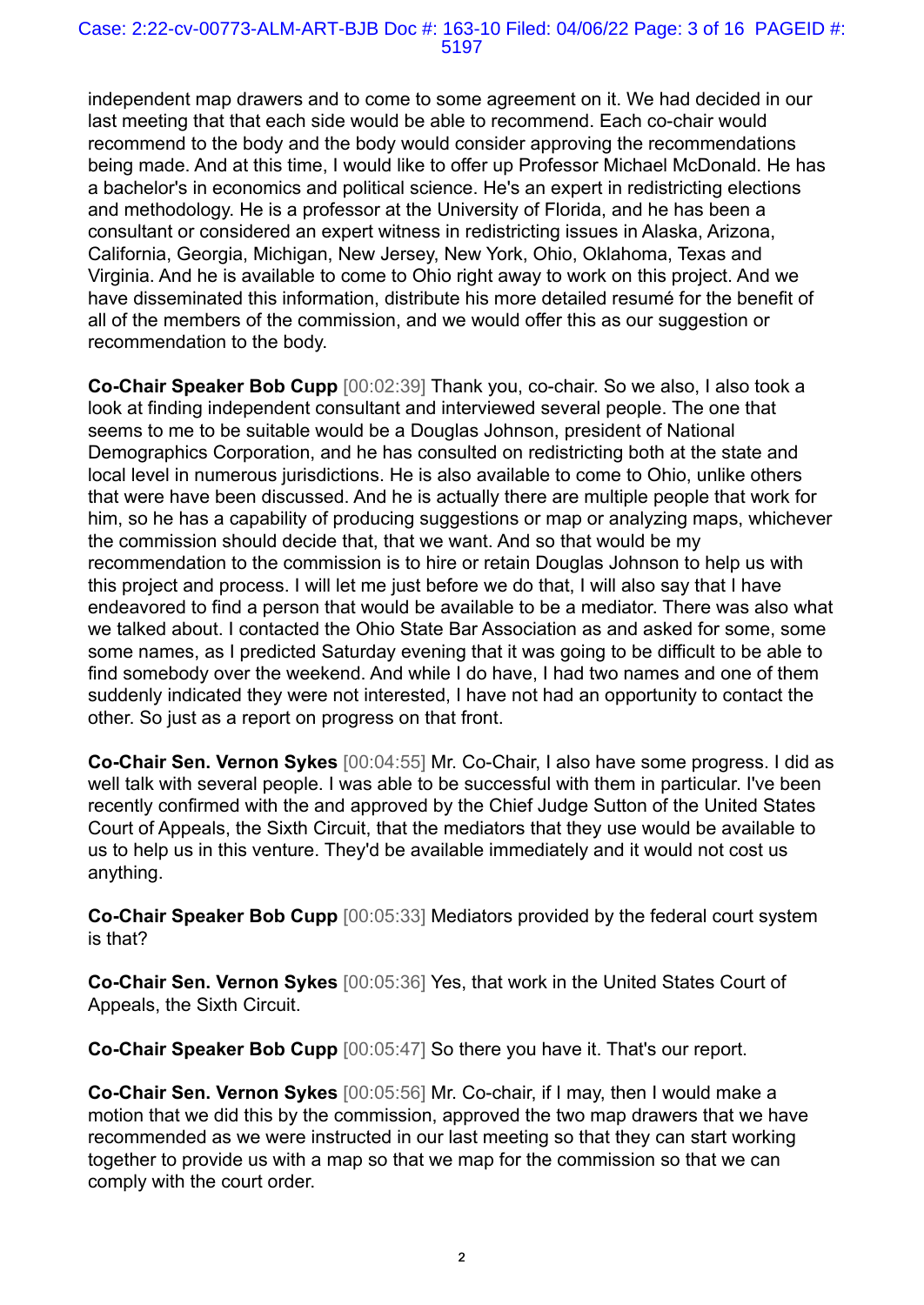**Co-Chair Speaker Bob Cupp** [00:06:23] The motion, is there a second?

**House Minority Leader Allison Russo** [00:06:26] Second.

**Co-Chair Speaker Bob Cupp** [00:06:26] It's been seconded by Leader Russo. I will say that this is coming in here. Tonight is the first time that I've seen the resume for the Mr. McDonald, I think it is. So it was. I know we had several experts that were floated and I will admit that I was involved in other matters today. And so whenever the resumé came, I wasn't available to to look at it. So. So I don't really know much about him.

**Senate President Matt Huffman** [00:07:07] It's under discussion? So, Mr. Co-Chair?

**Co-Chair Speaker Bob Cupp** [00:07:14] Senator Huffman,

**Senate President Matt Huffman** [00:07:15] Yeah, certainly I didn't I don't know anything about Mr. McDonald, but I certainly accept the suggestions of co-chair Sykes. I would note for those who did not have an opportunity to talk to the suggested mapmakers by Attorney General Yost that they are not available for most of the time. They would be working at least after Friday, and I think one of them did not want to come to Ohio. So this gentleman who apparently are willing to come to Ohio and be here for this eight days that we have left, I think are preferable. But do we have, I guess, in complying with the court's order? The mapmaking is supposed to be done in public. And I mean, I say literally that means a room accessible to the public and is, I guess, what kind of instructions are going to be given to these folks in terms of who they can communicate with? Are they only communicating with our staff and or commission members, the members of the media, members of the Legislature, et cetera? I just think that needs to get clarified so that there's not kind of a confusion about that. And I'm not sure that we I don't think they're going to work tonight, but perhaps that's the subject of a of another meeting. But I think we need to clarify how those how that's going to happen.

**Co-Chair Sen. Vernon Sykes** [00:08:58] I think we had some discussion in our last meeting about the meeting with our map drawers, we had identified four of them as well that the staffs of the commission, at least one from each of the commissioners, those persons that we hold it in a public place that we possibly live stream the deliberations in that we would offer a place, a public place, one of our committee hearing rooms, possibly or theater that would be available and accessible to the public. As with most of these meetings, the co-chairs have worked out the details, but I think it's important, as you've mentioned, to have some general idea of how this will be conducted.

**Co-Chair Speaker Bob Cupp** [00:10:09] Chair recognizes Auditor Faber.

**Auditor of State Keith Faber** [00:10:11] Along those same lines, I just want to make sure we're all clear on what the obligations and goals are of what our map makers are going to do because it's going to change my concerns about who the quote unquote map makers are. My understanding is, is that what we're looking for is people essentially to move stuff around the map that we tell them to move. I don't I'm not looking for and I don't think the court suggested that we look for somebody to draw a map and then we we get to say, that's the map or that's the map were presented with. I think the court said we're going to draw a map. And so if the process is other than that, that these map makers are coming here to say, here's here's the map that we think you guys should adopt. I don't want to hear it. And candidly, that's not what I think our obligation is in this process. So if we're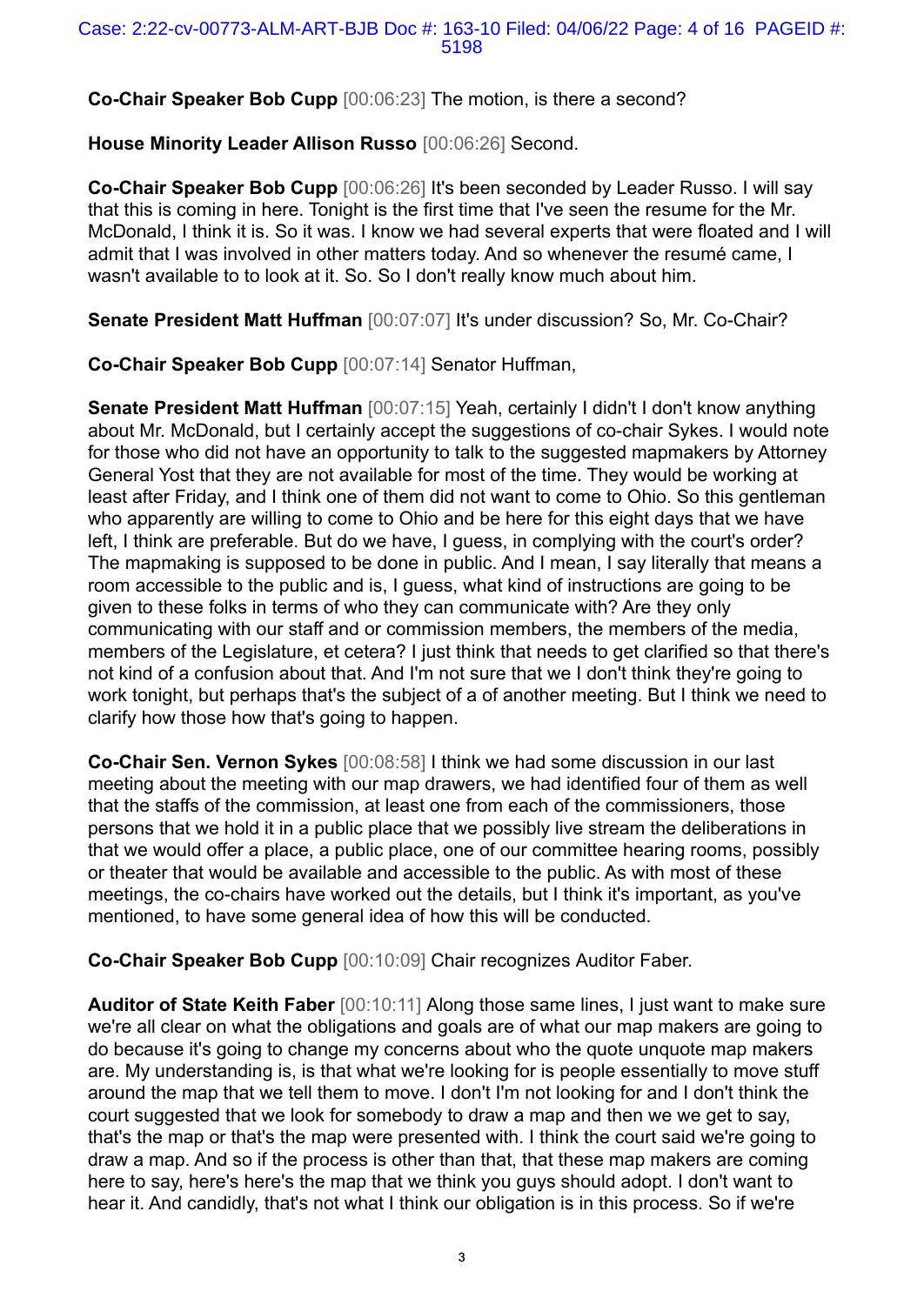#### Case: 2:22-cv-00773-ALM-ART-BJB Doc #: 163-10 Filed: 04/06/22 Page: 5 of 16 PAGEID #: 5199

picking people that are essentially going to sit around a table and say, OK, this is how you comply with two, three, four, five and seven, and then this is what you get to on Article six, and these are the options you can move left or right that we discussed last time working with our Gang of Seven, our gang of four, then that's fine. If it's going to be anything other than that, then I've got some questions, frankly, about both of these individuals who I know nothing about. And I would just start out with this one. Mr. McDonald was referenced is participating in a number of lawsuits as an expert witness. Did he or was he ever retained by any of the individuals involved as an expert witness that are involved in this set of litigation by any of the organizations or their affiliated entities and suing us? And who did he testify for? If he's going to hold himself out as an expert witness? And I'd ask the same thing of Douglas Johnson. I just looked at Mr. McDonald's résumé. He has a very interesting resume. But he has testified in redistricting cases all up and down. And so my guess is he has some opinions and I guessing those opinions are probably consistent with people on one side of this case or another. We heard objections that came from Leader Russo that may be a person who had done an analysis on the maps for for the Attorney General's Office may not be qualified or should not be allowed to do this. I'm questioning that in this capacity. Those concerns are much more mitigated and much, much less in the forefront of my concerns. If essentially we're bringing people in that know how to use Maptitude and know how to move districts around and know how to tell us what precincts can go where and not violate two, three, four, five and seven. I just want to make sure we're all clear on what the goal of the map drawers are and that they understand what their goal and roles are so that when we come in and say, Hey, we want to move this here, we want to move that there, we want to know what happens if that happens. It's a much different scenario. That's what I ask for a discussion on.

**Co-Chair Sen. Vernon Sykes** [00:13:19] I would if I could. I think it's clear that the court has made it clear that it should be a map that's produced by the commission and any map makers that we hire, retain are supposed to produce something for us. And we of course, always have the right and privilege to make any edits or any other requirements that we would like to have made during this during this process. I think that the court and the attorney general recognize that it could be beneficial to us to have some independent people assist us with this process and make a recommendation to us. And we still have the authority to make the final decisions or edits or tweaks to whatever's being presented by the outside independent consultants.

**Auditor of State Keith Faber** [00:14:25] My only response to be that is, OK. And I accept what you said because I generally agree that we're drawing the map. But my reading of the court's opinion was the court really wanted the commission to hire somebody to run the computers and do that, that work that before we had relied on either the staff that worked for the Democrat Legislative Caucus or the Republican legislative caucuses. OK, whether this is the person you hire and again, I'm much less concerned as long as we're hiring somebody to do the technical and that understand how maptitude works and understand the distinctions of the loading problems that we've heard about maptitude versus Dave's Redistricting in the precinct splits and all that stuff. That's all technical stuff that frankly, none of us are ever going to master. But if the person is coming in to give us some outside expertise on the foibles or joy of this concept in redistricting or another concept, I'm sorry that that's something that we hire experts to testify to us about, not to draw maps for us. And so to me, that's a very different analysis. So as long as that's the understanding, I don't object to either one of these two individuals who I know nothing about. But if we're coming with some other expertise in some other idea that I need to know a lot more about both of these two individuals.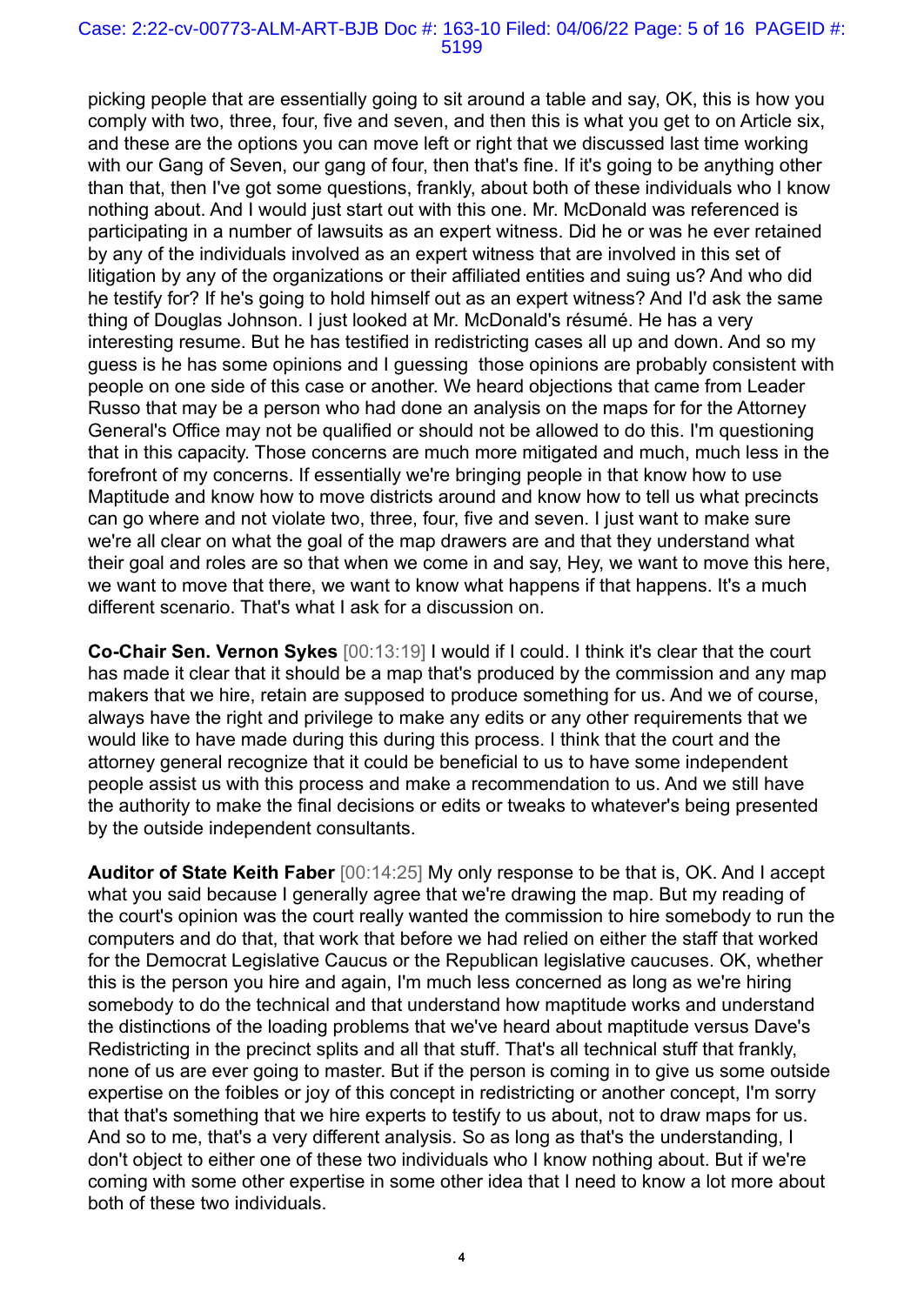# **Co-Chair Speaker Bob Cupp** [00:15:47] Leader Russo,

**House Minority Leader Allison Russo** [00:15:50] Thank you, Mr. Chair. I think, you know, to echo what I think I'm hearing from the auditor, just to say that, you know, certainly my expectation is not that we give both the Constitution and the court decisions which should guide any mapmaker, regardless of whether they're independent mapmakers or ones that we are part of our staff, that they go off, produce a map in a black box and they come back to us to report. I don't think that that is neither what any of us seek to achieve, nor is it in the spirit of the court's decision that very clearly laid out that this should be happening in public. So I personally have envisioned this, and I'm not sure if this is in line with the rest of the commission is that this is number one. These two individuals are working together. They come with the technical expertise they are following with the Constitution and the court order have directed. But there will be decision points in discussion that they will need us to weigh in and and there will be multiple as I suspect there are multiple ways to accomplish this. And there, as we've seen in various iterations of maps that have been presented to this commission, that we will need to weigh in on. So I don't think that this is just sending them off to make a map and come back to us. I think that this is very much a they are helping us implement as a commission and coming with their technical expertise, but using the Constitution and the court decision as the guidance.

**Co-Chair Speaker Bob Cupp** [00:17:32] Further discussion. Secretary LaRose.

**Secretary of State Frank LaRose** [00:17:48] Yeah, thanks, Baker. And just something to add, and I think that the two individuals that have been recommended, I'm sure, are highly qualified and very purposeful and hardworking and all of that. That doesn't change the fact that we have an enormously complex process with enormously complex rules here in Ohio that are, you know, require a specialized skill. We've got four people that have that specialized skill. Those are the the two very hardworking staffers that have been working for the Republicans and the two very hardworking staffers that have been working for the Democrats. I think that those four individuals are skilled and know this process better than really anybody. And I think that whoever the outside map makers are that we hire should also work together with the four staffers that we have maybe even all six of them in a room together, quite honestly, because I think that's the best possibility, and I remain skeptical that this is going to yield a workable result, but that's the best possibility that we could get that done.

**Co-Chair Speaker Bob Cupp** [00:18:53] Further discussion.

**Governor Mike DeWine** [00:18:56] Mr. Chairman?

**Co-Chair Speaker Bob Cupp** [00:18:57] Governor DeWine.

**Governor Mike DeWine** [00:19:00] What do you think as both the chairs i the timing of these two individuals hitting Ohio and being able to start work? And I'm I'm curious about that, obviously, because we're in a hurry. But second, you know, we may want to before they really get too far into it to have them actually in front of this panel or commission? So there is an understanding of how this is going to work. I mean, I guess I would understand it to be that it's it's a continuous process that they would come back to us with different issues at the appropriate at the appropriate time and that we certainly should have the ability to go into the map room at any time and check on how they're doing and what the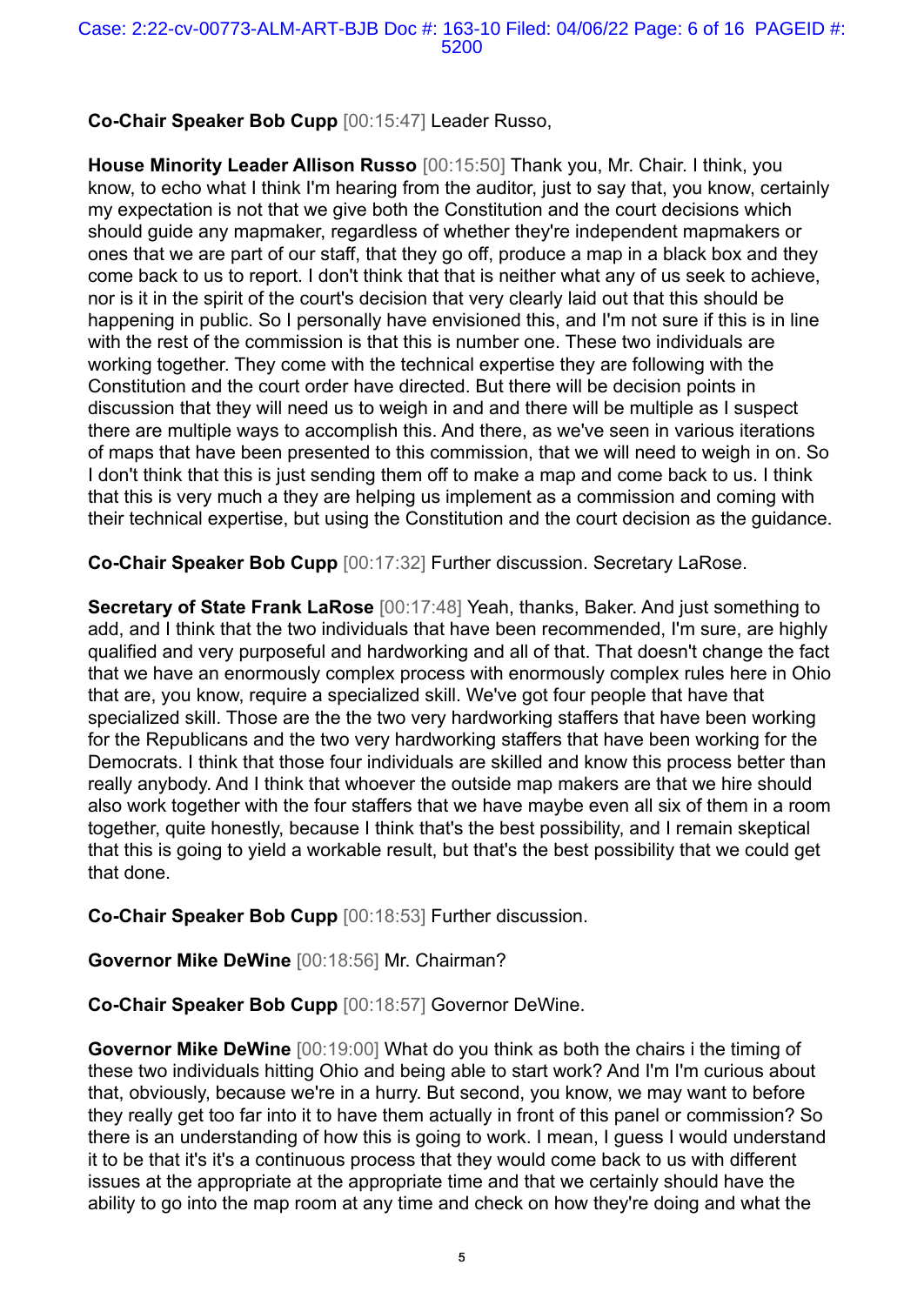progress is and what they foresee the issues to be. So I guess the question is what what is the timing and if, if, if the two of you if you know, I mean, I know.

**Co-Chair Sen. Vernon Sykes** [00:20:16] If I could co-chair, I have also distributed a suggested timetable for our meetings. And I believe a copy was sent to everyone. If not, let's make sure we have that? and on Wednesday, at five o'clock was the time that I thought would be give them time to get in here and get to get together in time for our meeting at that particular meeting, for them to make initial presentations, introductions for us to to exchange expectations and so forth.

**Co-Chair Speaker Bob Cupp** [00:21:04] OK, I think the proposal was just being circulated now. I have not seen it. I'm just thinking out loud while it's being distributed, whether we want to have a written description of what we were expecting them to do so that they know and we know what it is that we are asking the experts to do.

**Co-Chair Sen. Vernon Sykes** [00:21:35] I think that would be appropriate on the for the meeting on Wednesday to to have them as well. I think that would be good.

**Co-Chair Speaker Bob Cupp** [00:21:45] It might be better to have it before then. So they know if whatever it is, if that's something they're willing to live with, I guess. So I mean, I I don't know how they'll come thinking about this. I do know that Mr. Johnson indicated that he was available for a variety of ways that we wanted to do it. So I did. Since I've had a discussion with him, my I think I understand that Mr. McDonald, I do not know, of course.

**Co-Chair Sen. Vernon Sykes** [00:22:17] And one suggestion I might have co-chair is that on tomorrow morning for our meeting tomorrow morning, it could be a part of it could be a work session of where we actually put that statement together based on some, I'm sure, in advance each of us or may have some ideas of that we can exchange of ideas in advance. But to have a work session tomorrow morning for our regular scheduled meeting time at 9:00 a.m. to kind of work out that that arrangement.

**Co-Chair Speaker Bob Cupp** [00:23:01] It's certainly a possibility.

**Senate President Matt Huffman** [00:23:09] Mr. Co-chair. I guess I'm I'm wondering about the governor's question is, is are the map makers are, I assume, are even though this paper says tomorrow morning at nine co-chair Sykes, you're suggesting they'll be here Wednesday?

**Co-Chair Sen. Vernon Sykes** [00:23:26] Wednesday.

**Senate President Matt Huffman** [00:23:27] OK. All right. So that, I think, answers the governor's question, right? We're talking about the map makers being here Wednesday.

**Governor Mike DeWine** [00:23:34] The answer is they cannot be here till Wednesday. Is that what I think?

**Senate President Matt Huffman** [00:23:37] I think that's

**Co-Chair Sen. Vernon Sykes** [00:23:40] From what we've been able to figure out so far. Yes. OK.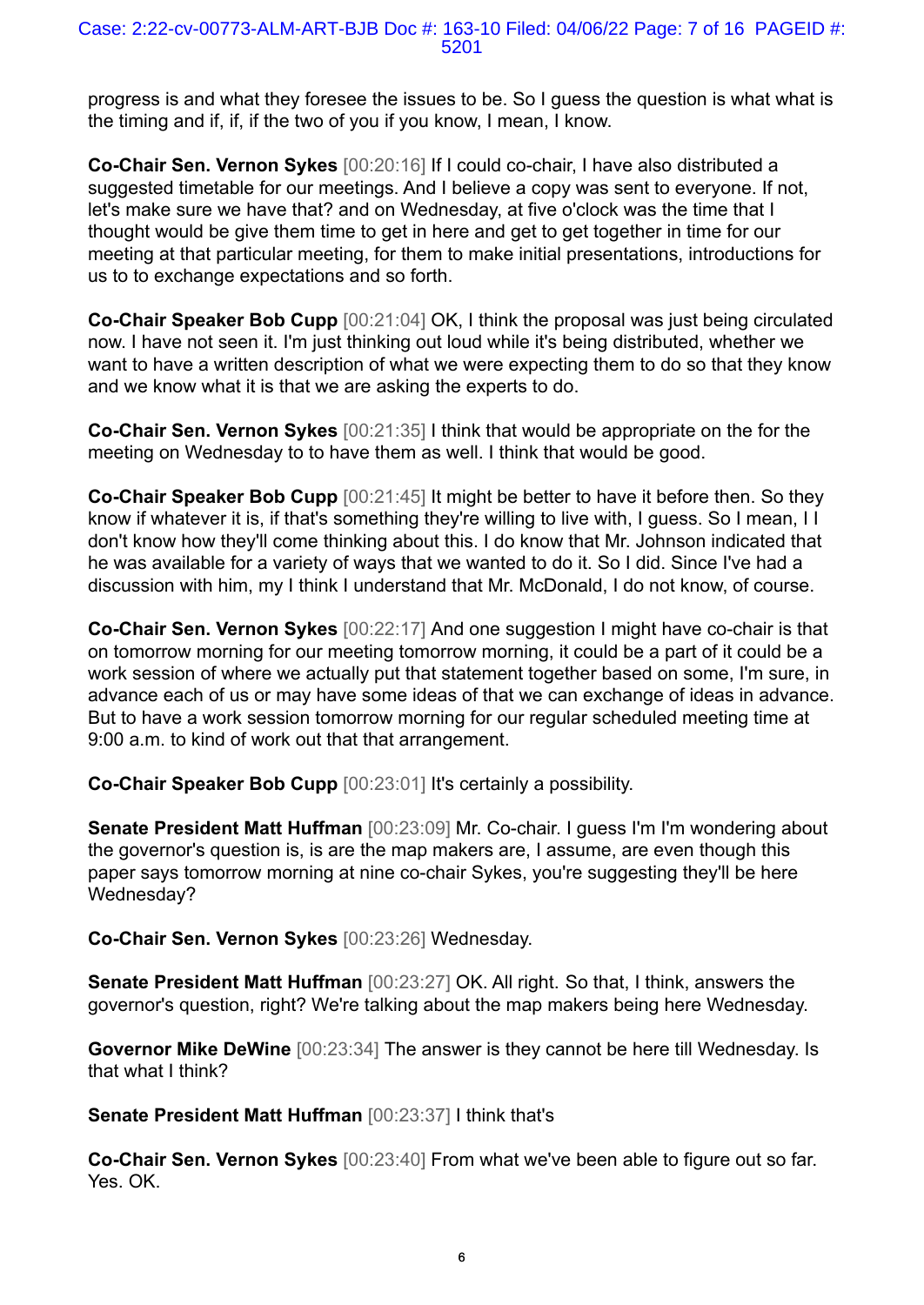**Senate President Matt Huffman** [00:23:44] One in Florida and one in California, right? I believe, right?

**Co-Chair Sen. Vernon Sykes** [00:23:50] I believe so. OK.

**Co-Chair Speaker Bob Cupp** [00:23:52] Leader Russo.

**House Minority Leader Allison Russo** [00:23:54] So I think my understanding is probably tomorrow as a travel day for Italy. Mr McDonnell, given that it is eight o'clock now on a Monday evening, so they will, I assume, probably both be arriving tomorrow. So I think it's fair to expect that on Wednesday they would be available in front of this commission. But certainly that does not prevent us from meeting in the morning to talk about, you know, specifically what our expectations are for each of them, at least in my conversations with Mr MacDonald. I think he is very flexible, has worked in a variety of different circumstances. So whatever the expectations are of this commission, he is adaptable to because he has worked in several different settings and scenarios to be able to do this kind of work.

**Co-Chair Speaker Bob Cupp** [00:24:46] I did not ask Mr. Johnson when he could arrive here. I asked him whether if he if he was willing and able to come to Ohio, and he said he was. So, I'd have to follow up with to see what timetable might be. I'm just checking your

**Auditor of State Keith Faber** [00:25:13] While we're looking at our schedules. And maybe it's because the auditor in me has some fiscal questions. I first question who's retaining these folks and what are they charging us? Those people who are coming in generally aren't doing it for the goodness of their heart. And if they are, then I have a question about that because usually they're they have some other interest. And then secondly, who's responsible for paying them? And then do we have a state contracting issue? I assume these are likely going to be fairly expensive items. And do we have a controlling board issue or how are we going to get this approved? I'm just curious whether anybody run those traps to ground. Whether we have to do an RFQ, an RFP usually if it's under \$50,000, we don't, but do we have to run it past controlling board for approval? Do we have to? And, and, and so I just asked that question before we agree to commit to something that we may or may not have authority to do.

**Co-Chair Sen. Vernon Sykes** [00:26:20] I can help you co-chair. Leader Russo,

**House Minority Leader Allison Russo** [00:26:27] Thank you and thank you, Auditor Faber, for that question. I have actually looked into this a little bit and we do have some experience actually as a commission approving staff and expenses. We've got about \$70,000 that is left for this commission. So, you know, again, we can vote to approve this expense and we've got that remaining in this commission's budget. We also have close to \$4 million that is left in the task force budget. I've already spoken with my co-chair, Senator McColley. And you know, if there are needs of this commission, we can very quickly issue the allocation of necessary funds. We have actually done a contract through that process that was fairly quick and we can certainly set the limit at forty nine thousand from each of those components if necessary. So I'm saying all of that to say that we can issue those contracts fairly quickly. Have LSC take a look at it, which is what we've done before when we hired our consultant and get the necessary funds allocated.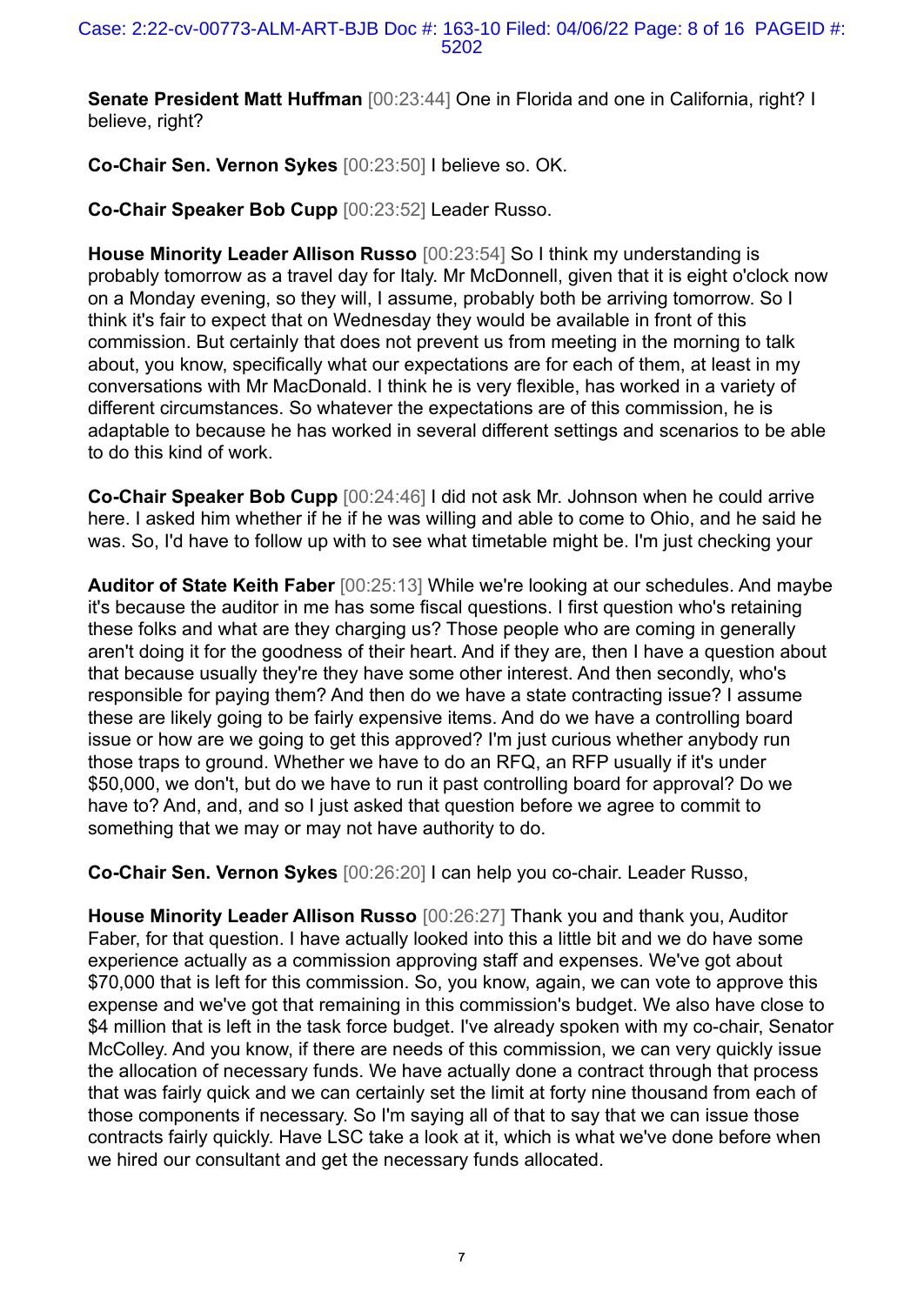#### Case: 2:22-cv-00773-ALM-ART-BJB Doc #: 163-10 Filed: 04/06/22 Page: 9 of 16 PAGEID #: 5203

**Auditor of State Keith Faber** [00:27:47] I would just like, again, those funds may be there, I have no idea. Again, we've had no role other than the co-chairs in allocating funds in this process. I just want to make sure I mean, as I've been reminded, apparently we passed good government legislation to make certain exemptions for some of these contracting requirements for the General Assembly. There's a General Assembly is the one that's making the contracts through the the task force budget or wherever you have some authority and discretion. Regular state agencies do not. So I just want to make sure whatever we're doing, we're doing in a transparent manner and we're making sure we're doing it correctly. And then frankly, I don't have a clue of what these people expect to be paid. But for somebody getting on a plane from Florida or California and bring a team here or whatever they need is not going to be inexpensive because it is a short duration, even inexpensive, maybe relatively affordable. But I just want to make sure that's transparent and that we all know what that is. The other thing I would ask is that both of these two individuals. Make a conflicts disclosure specifically about and frankly, we can hire them knowing they have a conflict, but we need to know what those conflicts are. It's just been handed to me that one of these gentlemen testified in a case as an expert witness for the League of Women Voters who was a party in this action. And I go, I just ask that question because we need to know those conflicts as all lawyer friends on this board know we can waive conflicts, but you can't waive a conflict you don't know about. And in that regard, I just ask that we have a conflict disclosure from the two individuals.

**Co-Chair Sen. Vernon Sykes** [00:29:27] We can consider it a friendly amendment, we'll add to it, for sure.

**Co-Chair Sen. Vernon Sykes** [00:29:43] So Leader Russo.

**Co-Chair Sen. Vernon Sykes** [00:29:44] Sure, just as a quick follow up to that and to let you know that we have reached out also to LSC just to make sure that, you know, the proper procedures are followed so that we get this these contracts and make sure that the payment is is all certainly appropriate. Regarding, you know, the the rates. We do have some idea based on what the attorney general with the two potential options that they had that he had reached out to. We at least have an idea of what was negotiated with those individuals, so we at least have a threshold. I would say, I dare say that probably neither of the co-chairs has yet talked about rates with these individuals. So I hesitate to even throw anything out there at this point without having that discussion first. But we at least know from the attorney general's previous discussions what I think would be reasonable to expect from these individuals.

**Auditor of State Keith Faber** [00:30:54] I don't know what that is.

**Senate President Matt Huffman** [00:30:56] You know, Mr. Chair, Co-Chair, I don't. Auditor just mentioned I don't know what those suggested rates either were. But just just to be clear. Speaker Cupp and I had a conversation with these two individuals yesterday afternoon, and I believe leader Russo and Senator Sykes did. Also, just to be clear, those two individuals, one was in California and made it clear he's not traveling to Ohio for this. So I just know the out of town rate is usually not as much as the, I'm going to sit in my kitchen and work on my computer rate, the other individual who happens to be local, from nearby Delaware County. He was not able to work after three o'clock for a variety of reasons, and both of them after Friday were not available. So. And I also, after kind of some inquiry, believe that they were not really familiar with the frankly extraordinary constitutional requirements that we have in Ohio that I I think you might ask Mr. Glassburn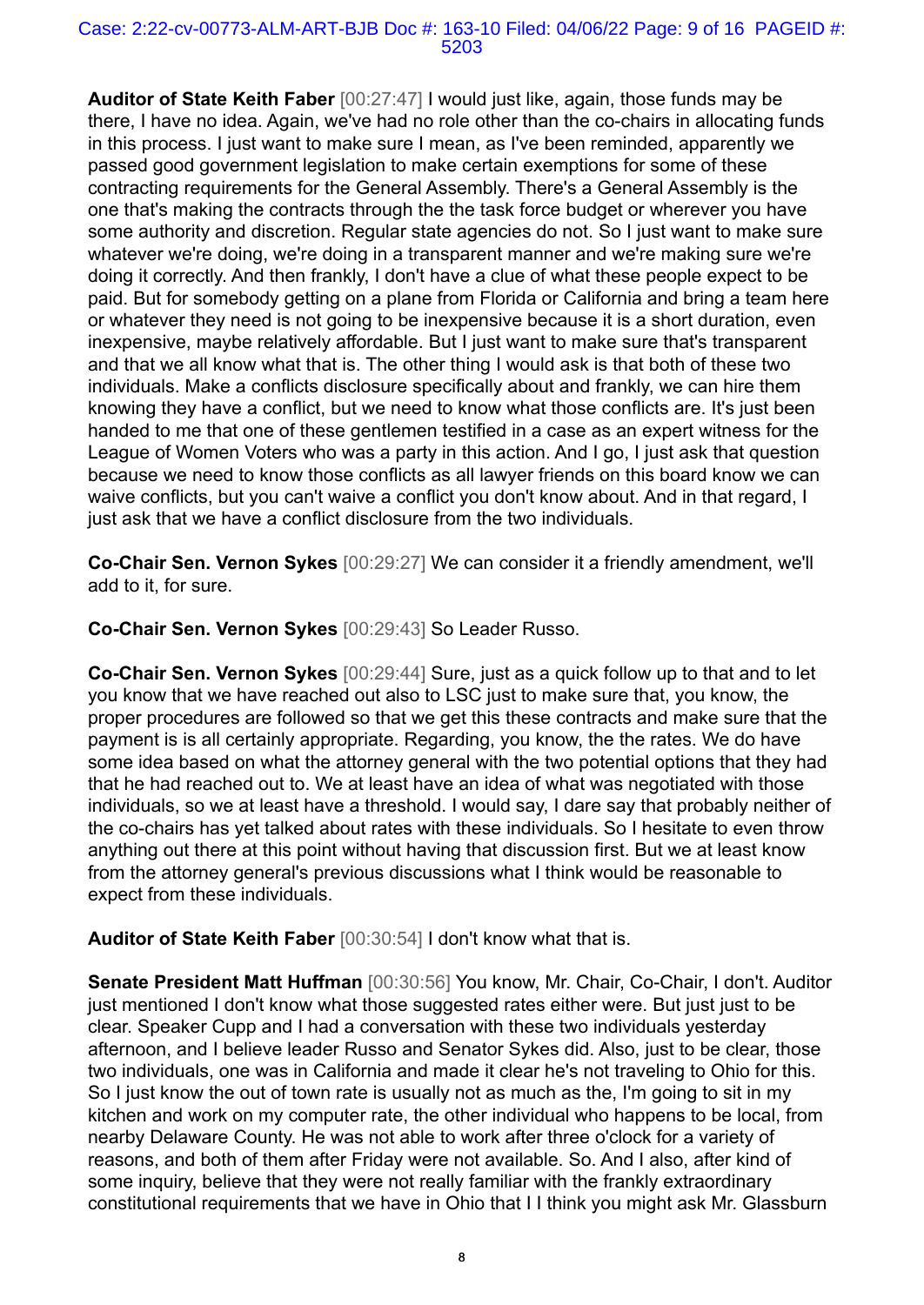or some of the others that really other states don't have. They weren't really familiar with that, nor the details of the Supreme Court decisions. So whatever it is that they were quoted, they probably like a lot of things, sometimes you get get quoted prices and they say, Oh, I didn't know you wanted five bathrooms. I quoted you only two bathrooms in this house, so. But the point remains, I guess, that we we should try to figure out what the cost is and the contracting complexities and those things. So but you know, just I want to make that point.

**Co-Chair Sen. Vernon Sykes** [00:32:46] Additional point. I'm glad you raised that issue. Those issues have been delegated to the co-chairs. Previous contracts and we will do our due diligence to make sure we comply with all the necessary requirements.

**Co-Chair Speaker Bob Cupp** [00:33:05] It would seem to me that would be prudent that rather than proceeding with the resolution today that we ought to try to get the answers to these questions and bring them back to the commission tomorrow with the what the cost is, when can they be here? What is the the technical requirements for signing the contract? Where does the the the money appropriately come from? What kind of conflicts disclosure should we have? And as well as what is in these some written description of what it is we're asking them to do. So I don't know that we can determine all of that right now. I'm not sure how best to do it by nine o'clock tomorrow, but I mean, it's a lot of a lot of information now. Maybe, maybe you've already done some and LSC can provide that fairly quickly. But it would seem to me that it would be better to have all this in order before we proceed with actually hiring anybody.

## **Governor Mike DeWine** [00:34:14] Chairman.

## **Co-Chair Speaker Bob Cupp** [00:34:15] Governor?

**Governor Mike DeWine** [00:34:15] I certainly understand all that. I just I hope that we're able to communicate to them that all likelihood they're going to be hired. I'd hate to lose another day. I mean, if we're into tomorrow and we don't know until whatever time, then they've got to make flights and then we push it back another day. I'm just I'm just concerned about the time here, so.

**Co-Chair Sen. Vernon Sykes** [00:34:44] I agree with the governor, I am concerned about the time on a very short fuse and we have the funds, the ability and guidance. And I think we should move posthaste ahead. I think it's important for us to keep on schedule so that we can comply with a court order.

**Governor Mike DeWine** [00:35:09] Mr. Chairman, I did not mean to say that we should not do this, wait until 9:00 to do it, but I just hope that we're in contact with both of them and make sure that we're getting flights booked in or they're getting flights booked. And we're we're moving forward. I'm just I'm concerned about losing another day. That's my concern. So I don't mind waiting till tomorrow to voting on it. That's fine. But I just don't want I don't want to lose another day here.

**Co-Chair Speaker Bob Cupp** [00:35:37] So I was suggesting they you try to gather as much of that this evening as possible and so that we're ready tomorrow. If we if we can be and I guess we're going to meet tomorrow to maybe review what it is their scope of work is which we've talked about in generalities, but not in really any kind of specific. Leader Russo?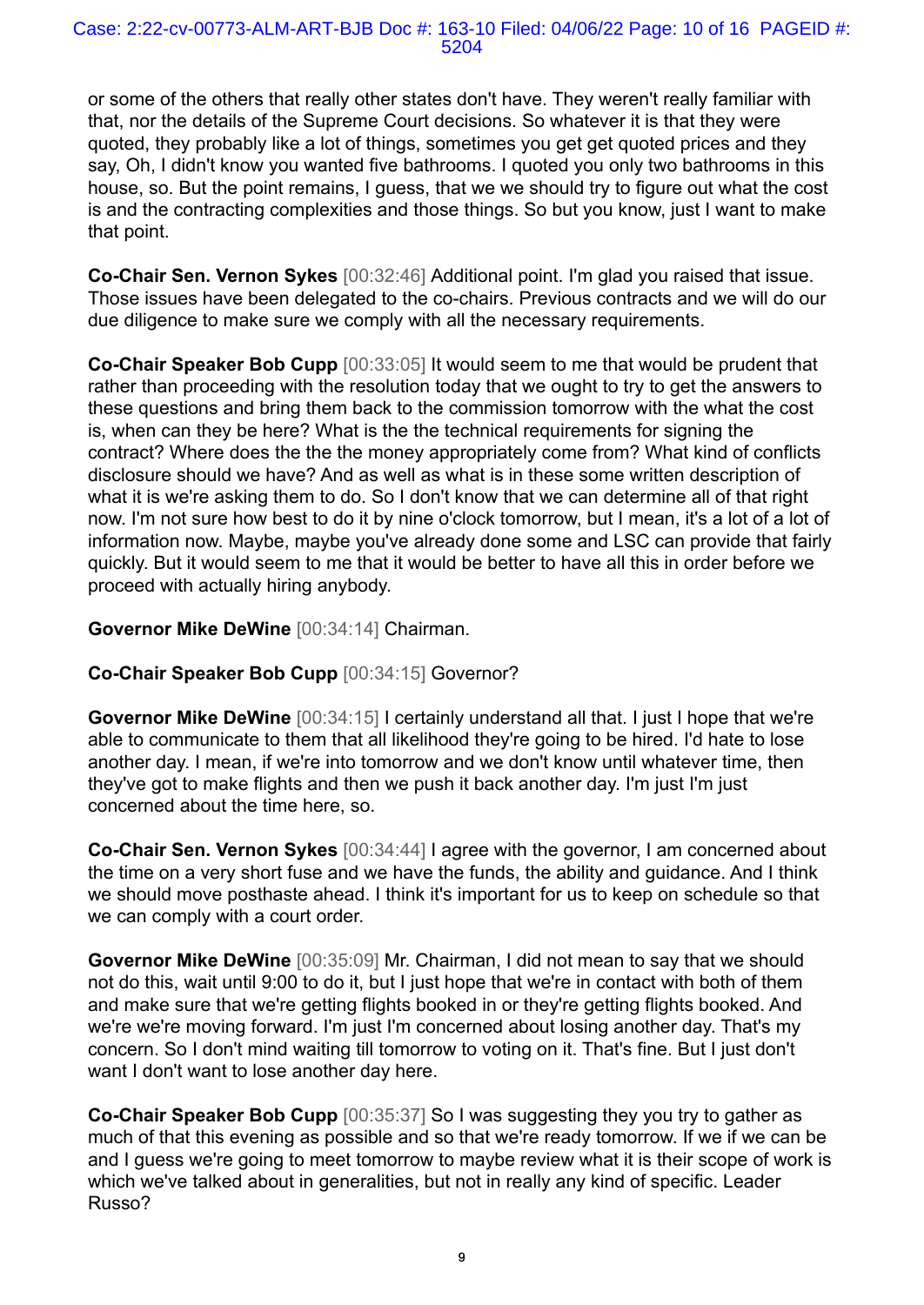**House Minority Leader Allison Russo** [00:36:00] Mr. chair. Yes. You know, I I would say I'm not in agreement that we should delay at least voting on the selection of these two individuals. I think certainly by tomorrow morning, we can talk about the specifics of what our expectations are. But you know, I feel like we sort of punted this a little bit on Saturday. We didn't meet yesterday to talk about this. We're now going to punt this again to tomorrow morning. Don't know if we're going to vote on this tomorrow morning and move forward with this. We need these individuals to begin to make plans to be here so that we can begin work on a map. We now are one week out from the deadline and the more we turn our wheels here. You know, the more. I just think this delay is not a wise move. Let's at least vote. There's a motion on the floor to agree with who the vote selections from the co-chairs will be. And then we can move forward with some of the details in the morning so that we have everything lined up. But I think that it is important that we keep moving forward in this.

**Senate President Matt Huffman** [00:37:17] Mr. Co-chair. Just a suggestion we can contact these individuals tonight, say we expect to approve them tomorrow morning at nine o'clock with an expectation that they're going to be here Wednesday at 5:00. But for the formal approval tomorrow, we need to have some information what they're going to charge. And sometimes if you hire somebody and they get to say how much you're going to charge, you know, but but we need to know these things. We need to know about conflicts that the auditor raised. We'd like to have all that information. We expect to formally approve the contract based on the information we are likely to get, which is a reasonable price. No conflicts that are significant that they can be here in person on Wednesday to present to the commission or answer questions. You know, with the folks that the attorney general suggested, that sounded like a good idea until we talked to them and we found out they couldn't be here for most of the time. So if there's going to be conversations with these gentlemen tonight or shortly and we can affirm the information that we're thinking is likely that they're we want to pay what they want to do, that they can be here, that there aren't any significant conflicts that they're. And I understand the charge, so to speak. So I don't think something's going to happen between now and tomorrow anyway, and we don't expect them to be here till Wednesday at 5:00, so.

**Co-Chair Speaker Bob Cupp** [00:38:58] Leader Russo,.

**Co-Chair Speaker Bob Cupp** [00:38:59] Thank you, Mr. Chair. Is there a reason that we can't recess for about 45 minutes to have these conversations? I think both of us, both co-chair Sykes and you are probably in very direct communication with each of these individuals to be available to clarify some of these questions pretty immediately.

## **Senate President Matt Huffman** [00:39:22] Not me,

**Co-Chair Speaker Bob Cupp** [00:39:24] We could try. I had a phone conversation earlier in the day with Mr. Johnson. I can certainly see if he's available. But I mean, there's no way to know whether he really is or not. If we want to recess, I mean, I have no objection, anybody else have a thought on it.

**Auditor of State Keith Faber** [00:39:52] My only thought on the recesses are we really do anything by recessing tonight and talking to them versus coming back tomorrow morning, talking to them. I'm more concerned. I mean, frankly, I'd ask them to get in here Wednesday morning and start working with our Gang of four Gang of Seven to maybe give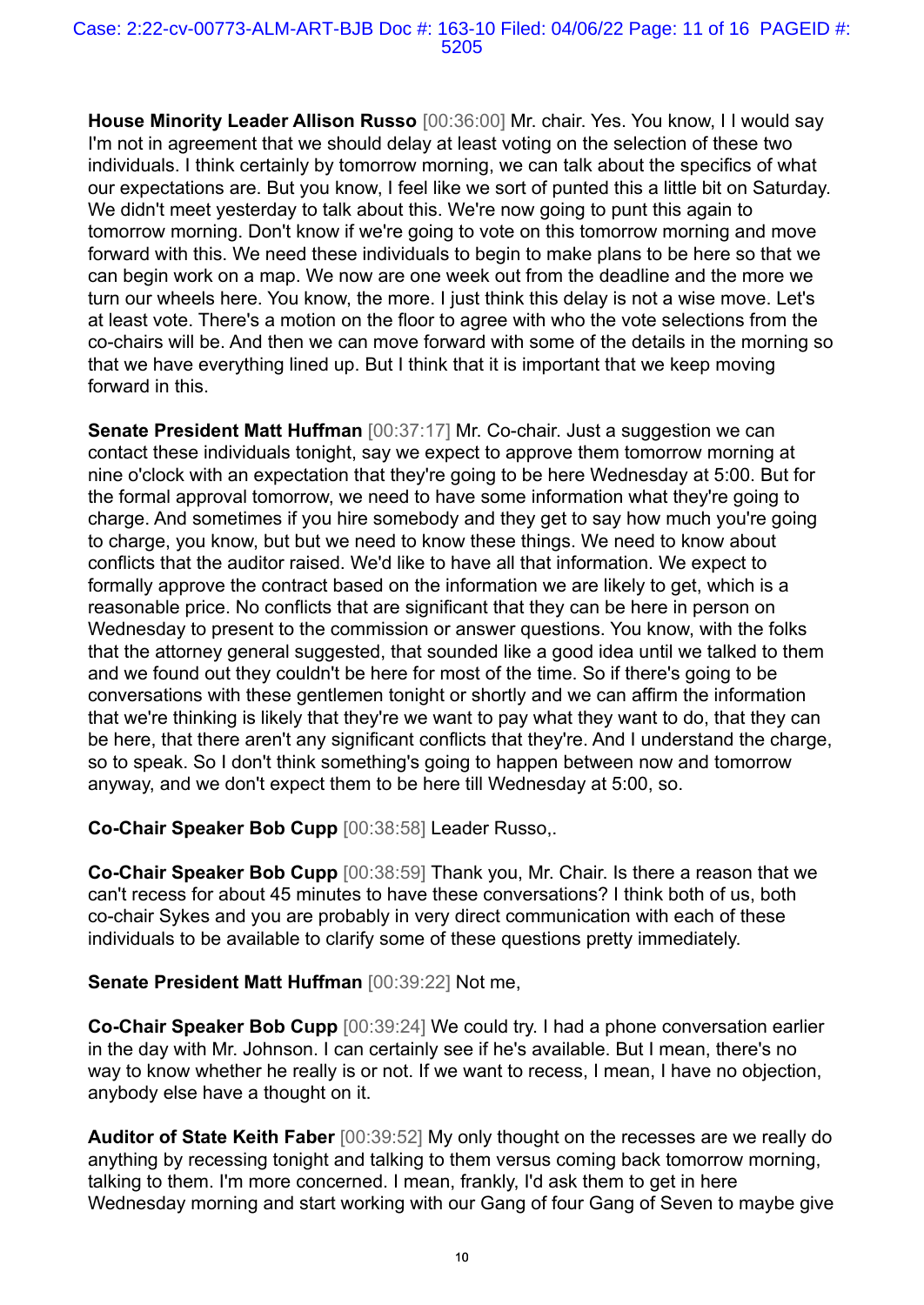us some draft ideas so we can start the process of looking at central Ohio and then looking at northeast Ohio and then looking at other places, maybe at our meeting on Wednesday to make that more productive Wednesday evening. But I think certainly. The conversations tonight would be, but for something that doesn't work out in this, we anticipate finalizing the request to hire you tomorrow. We expect you to be here Wednesday morning with the expectation that Wednesday night we can have a meaningful discussion. I think we could do that just as easily tomorrow's breaking today, but I don't care if we can get an answer in 45 minutes. We can come back, but I doubt you're going to get an answer on the conflicts. I doubt you're going to get an answer on some of those things until they have a chance to pull all that together. But but I maybe I'm willing to stay to midnight tonight, I don't care.

**Co-Chair Sen. Vernon Sykes** [00:41:00] And that's unless we take the recess.

**Co-Chair Speaker Bob Cupp** [00:41:04] All right. If without objection, we will recess for when we just recess for an hour. See if we can get in touch with it. And in the meantime, maybe anybody whose office has some forms, a conflict disclosure form try to get some information on what their requirements are for actually contracting, what kind of documents and time. To do list of things that you. Yep. So Commission will recess till nine 9:30.

**Co-Chair Speaker Bob Cupp** [00:41:40] Redistricting commission will come back to order. I would ask. Well, first of all, report that I was able to get a hold of Mr. Johnson and he is able to arrive here Wednesday, subject to airline schedules as to particularly when on Wednesday and willing to sign a disclosure of conflicts form that we talked about and compensation was was suitable. So at this point, we have a motion pending. Could we have the motion restated?

**Clerk** [00:42:19] Restate the motion for the two mapmakers?

**Co-Chair Speaker Bob Cupp** [00:42:20] Yes, please. Go ahead. Go ahead.

**Clerk** [00:42:25] Co-Chair, Speaker Cupp

**Co-Chair Speaker Bob Cupp** [00:42:27] what can you say? So what is the motion? It's for understand that's that's all right. You're doing fine.

**Clerk** [00:42:34] I'm learning this. It's great. The motion was to have the two makers, sorry,.

**Co-Chair Sen. Vernon Sykes** [00:42:45] The motion was to approve the recommendations of the two map drawers recommendations of the co-chairs to be retained by the commission to complete the work that we have ahead of us.

**Co-Chair Speaker Bob Cupp** [00:42:57] And there was a second to that. Is there further discussion on the motion? Secretary LeRose.

**Secretary of State Frank LaRose** [00:43:08] Yeah, so thank you, co-chair. As I'm trying to learn more about these folks that we're talking about here, it got me curious to dig in. It seems as though Michael McDonald has some affiliation. Maybe he's a on retainer with or has some affiliation with Marc Elias. That's deeply concerning to me. Basically, anybody who's affiliated with that person, somebody I don't want to do business with, but it tells me that we don't know a lot about these people. For one, I guess go back to the comment that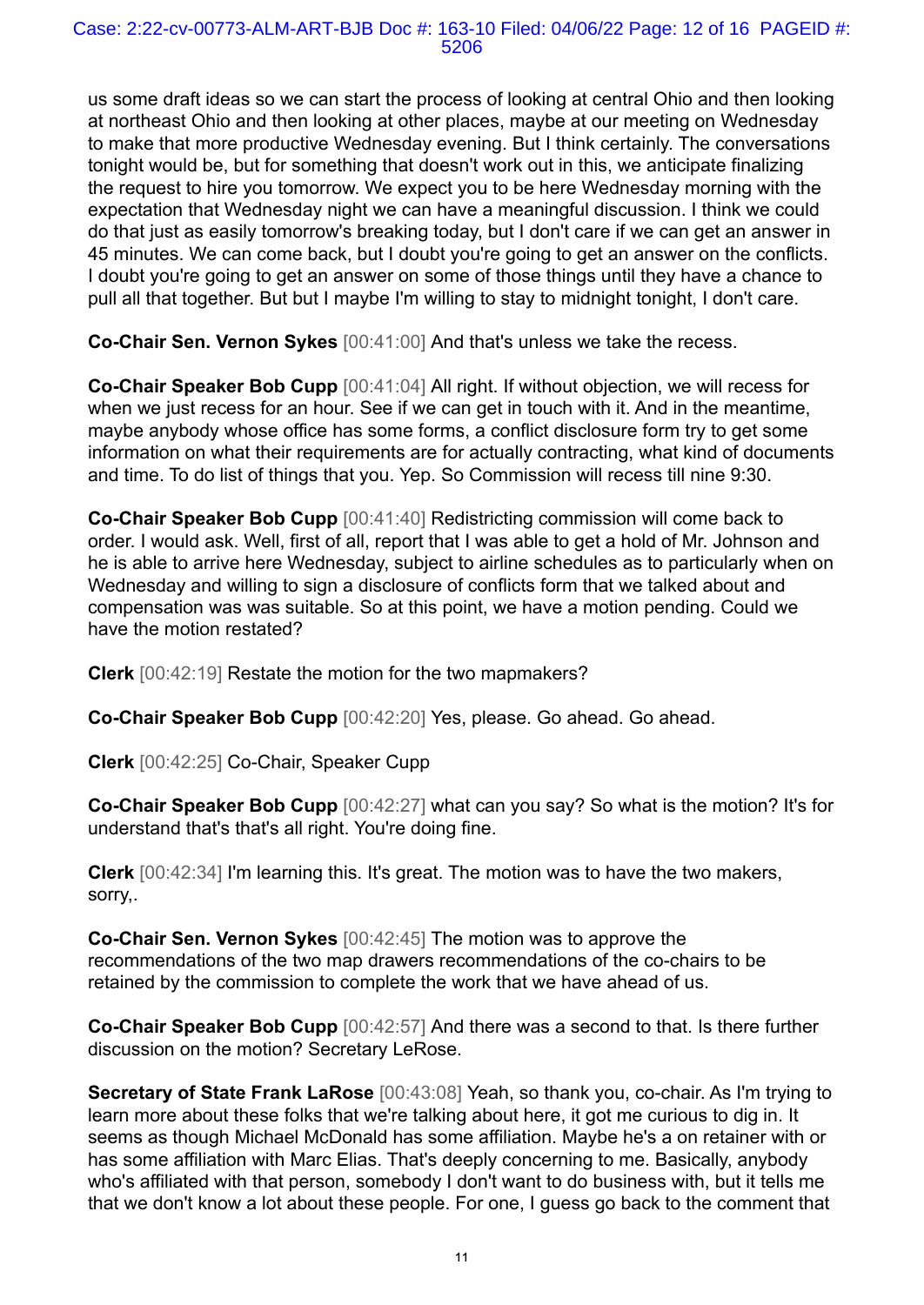I'd made earlier that we've got for really good map drivers that know this work. And when I was looking at what the court order said, it says the commission should should, shall whatever. The commission should retain an independent map driver who answers to all commission members. It seems to me that we could take the four people we've got, put them on the commission payroll and get them to work tomorrow morning. They already know the process and they could pick up their computers, move them into a room somewhere in this building and start working together and be paid by the commission for the next seven days or whatever else. Just a just a thought. I want to put out there for conversation.

**Co-Chair Sen. Vernon Sykes** [00:44:23] Leader Russo.

**House Minority Leader Allison Russo** [00:44:24] Yes. Thank you, Mr. Chair. I just want to clarify that we have specifically asked Mr. McDonald about any potential conflicts. He has confirmed that he has no current conflicts with the current litigants in the Ohio redistricting cases. There may be some confusion. He is working with the Florida League of Women Voters on a state election law issue, not on a redistricting case there and not with the Ohio League of Women Voters. I will also note we actually didn't know this until we were just talking with Mr. McDonald or Dr. McDonald. Rather, that actually he and Doug Johnson, who is who you all have put forward, have actually worked together in Arizona for the independent commission to defend Republican crafted maps. In fact, he's worked for both Republicans and Democrats, specifically defending Republican maps in Maryland and Virginia. And then, of course, in Arizona with Mr. Doug Johnson. So I actually was pleasantly surprised to find out that these two have worked together before in the past. And I think certainly if we started digging down, I think, you know, even with Mr. Johnson, I believe that he's been a consultant with one of the attorneys retained in this case as well. So again, as I said yesterday, I think we're going to have a hard time finding any single person to do this who doesn't have some bias coming into this. The point of us each being able to make recommendations is to balance that. And again, I remind you that these individuals work for the commission and they will be working with all commissioners and at the direction of the entire commission.

# **Co-Chair Speaker Bob Cupp** [00:46:17] Further discussion?

**Co-Chair Speaker Bob Cupp** [00:46:19] Again, I would just reiterate my request that we have a complete conflict disclosure of any and all law firms, any times that they work for any of the law firms involved in the current litigation or any of the times they work for any of the parties to litigation or the people funding the part of this litigation, including specifically the League of Women Voters, the ACLU, the Holder Group and the like. The fact of the matter is as long as everybody comes into this with the understanding that these these gentlemen are only going to be executing the suggestions of this committee and will not be independently operating or communicating with outside parties. Once they start working for us. If I were to hear they talk to any of these outside law firms or any of the parties, I would consider that a first level conflict of interest. And from that perspective, as long as we're under that clear assumption that they're independently working for this commission, I will. We'll go for it. But I have real concerns hearing somebody is working and has a history of working for the parties that are suing us and their purported to be independent. I would love as a lawyer to have my former experts be the ones that are called on by my opponent in the litigation. What a great concept.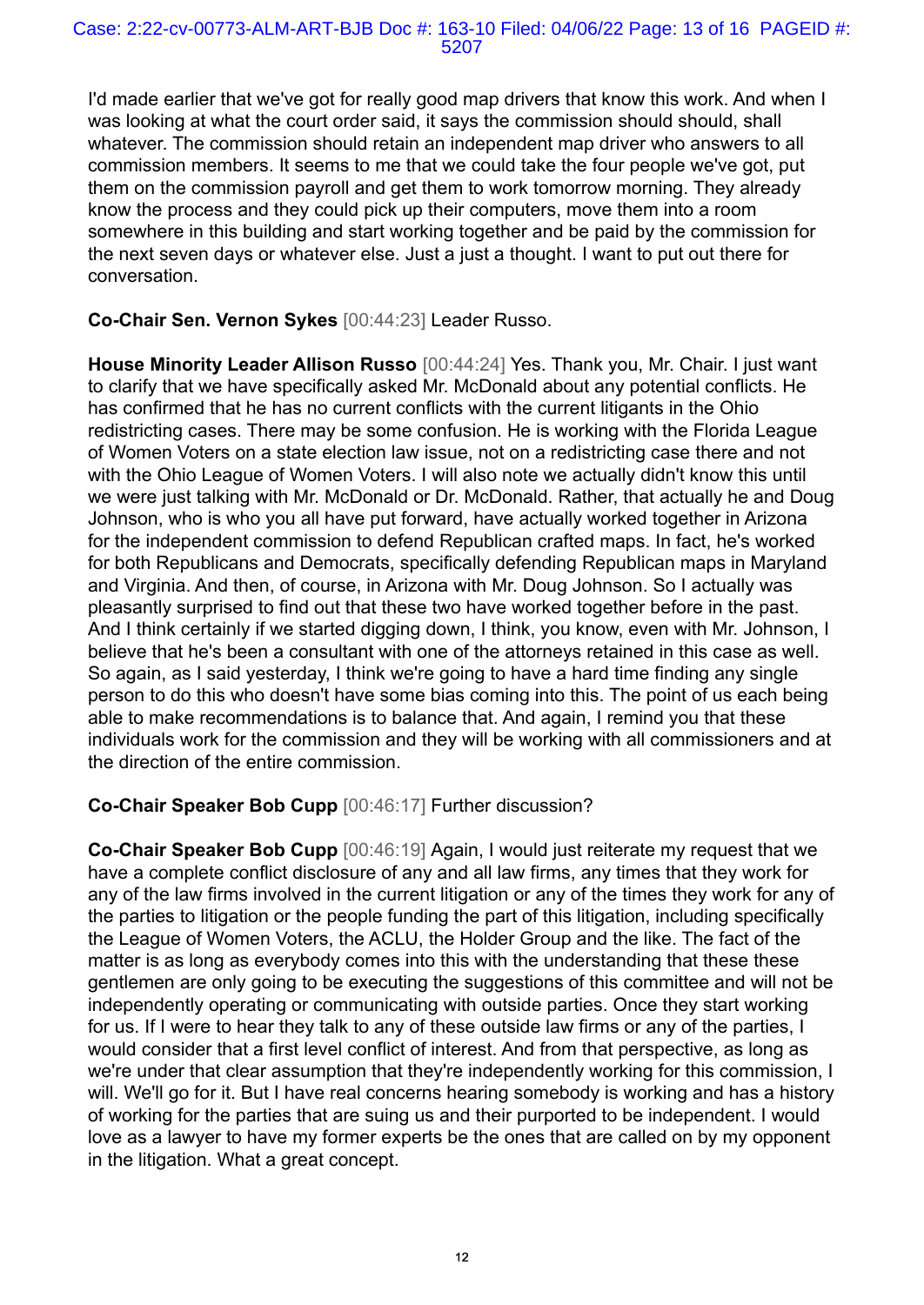**Co-Chair Sen. Vernon Sykes** [00:47:44] Co-Chair, I would also say that in talking with Mr. McDonald, what we found is he confirmed that he has no current conflicts with the current litigants at all and is willing to and of course will sign any conflict disclosure statement at the time of who we contract with him.

**Co-Chair Speaker Bob Cupp** [00:48:14] So is our standard current conflict with any of the current parties as opposed to having had employment or arrangements with the parties before they became current? We saw before the litigation, so the case so that I think that's an important point here, and I have no idea know whether there's any conflict or not. I'm just.

**Co-Chair Sen. Vernon Sykes** [00:48:51] Well, Mr. Co-chair, I think it's important we had an hour recess, in this time we were able to answer any questions that we could bring about polls to him, but also was willing to sign a disclosure conflict disclosure statement that would be more comprehensive. Yeah, know. Usually that's what happens when you have a contract, you'd have documents that are required that you have to comply with, and he's willing to do that.

**Co-Chair Speaker Bob Cupp** [00:49:21] So and I think that's fine. I don't have a I don't have a problem with that. We have a full and complete disclosure.

**Co-Chair Sen. Vernon Sykes** [00:49:31] I think we have that.

**Senate President Matt Huffman** [00:49:34] Yeah, I mean, on the issue of conflict there, I think there are different standards. For example, attorneys who have represented a party in the past may represent a party against that party if the cases are unaligned or if there is a waiver by their client that they formally represented. I don't think there's that kind of restriction and this is in the legal world. I know this is a unique process, but because an expert witness was was my expert witness in the past and this has happened doesn't mean they can't be someone else's expert witness. Now if it's an expert witnesses, as the Auditor has mentioned many, many times. You know that that's is interesting. I do have the same expert CPA in Lima, Ohio. He's testified for me many times in many different kinds of cases, but in other expert witnesses who have testified, but it doesn't mean they can't go testify for the other side. So I think the key here is that that they disclose. And ultimately, I suppose the commission and if we need to, we could ask them about this Wednesday when they're here right at five o'clock Wednesday, I think is what we're talking about the time being. And we can ask them and see if there's anything that we think would be disqualifying at that time. But you know, we're going to recognize that if you're going to get people who are very good at this, they probably have a pretty extensive background and they've worked for for a lot of different people. So I think we just let that question pend for a while or until they're here and we can ask those specific questions. But good question by the speaker. We can't just be. Is there a current conflict? Is there a disqualifying conflict in some time in their background and, you know, if it's years ago? Well, what difference does that make now if it was six months ago? Maybe it does make a difference, so we just have to ask those questions.

**Co-Chair Speaker Bob Cupp** [00:51:39] Further discussion on the motion. Auditor Faber.

**Auditor of State Keith Faber** [00:51:42] And again, while I want to know about the conflicts, my primary goal towards getting to a point where we can overlook the conflicts is having these two gentlemen both understand that they work for the commission as a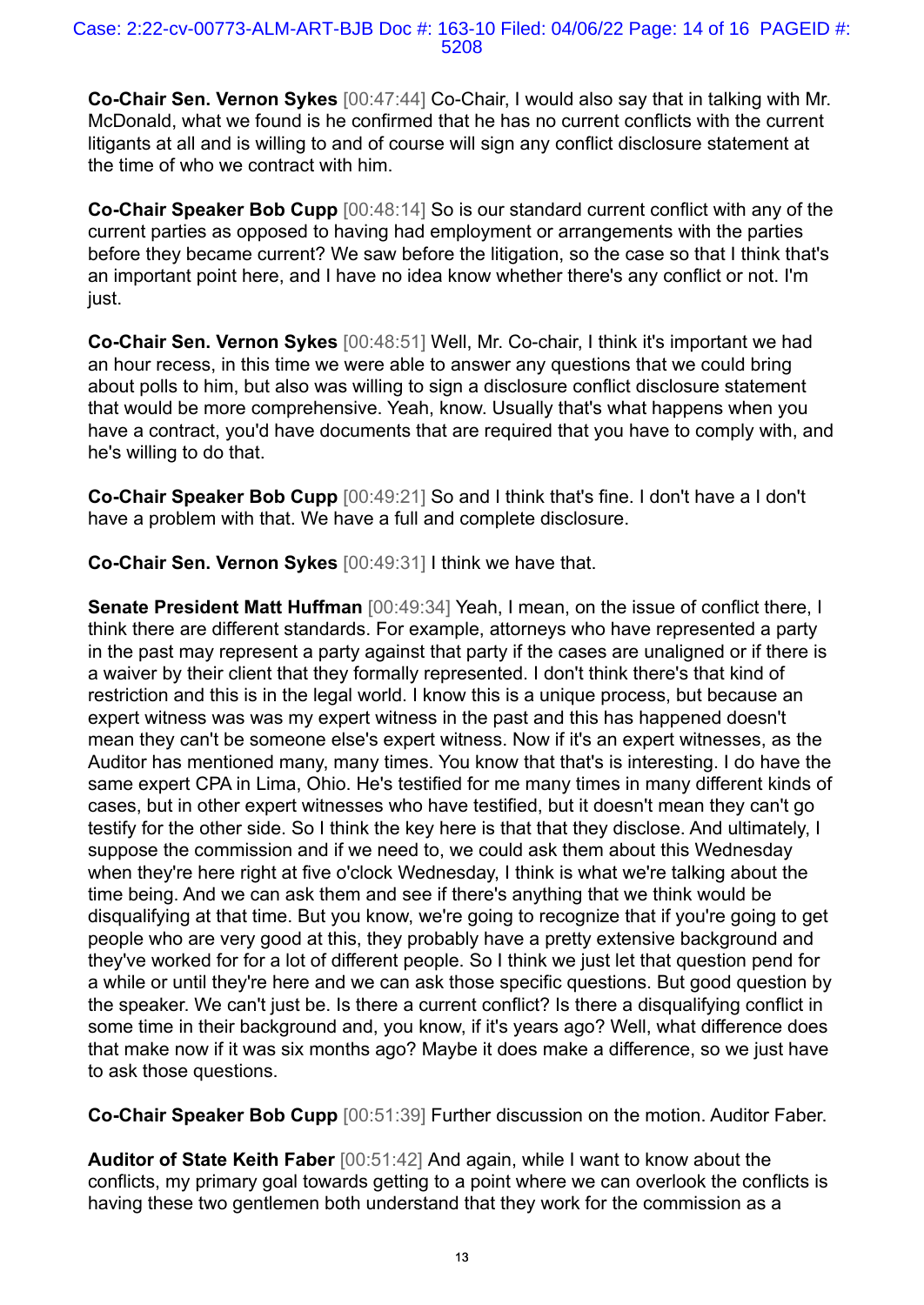whole. One of them, I'm told, sent a Twitter message out that he was about to be hired by the Democrat members on the Redistricting Commission. We're not hiring a Democrat and a Republican. We're supposed to hire independent. And the independents are supposed to work collectively for the group. And as long as that's our understanding, as long as we all have access to them, as long as we can continue to go forward in that capacity, I'm less concerned. As long as I'm assured that we're not having backroom conversations with the litigants, that we're not having other discussions that they truly, oh. I hate to use this term, but their employment loyalty feel, what is it?

**Senate President Matt Huffman** [00:52:33] Fealty.

**Auditor of State Keith Faber** [00:52:33] Fealty to the commission? I'm less concerned, but I just want to make sure we're clear on that. Based on the information that's already been out in the I guess we call it the metaverse,

**Co-Chair Sen. Vernon Sykes** [00:52:46] we have an additional hand out. We kind of outlined some of those issues.

**Senate President Matt Huffman** [00:52:50] Could I just make a comment or ask a question, I guess?

**Co-Chair Speaker Bob Cupp** [00:52:54] Senator Huffman.

**Senate President Matt Huffman** [00:52:56] Do I? I don't have Twitter on my phone. I know I'm supposed to, but I don't have time to keep up. I just read newspapers like guys my age do. If I understand what the auditors said. One of these folks tweeted out tonight that tonight that they were been hired by the Democratic members. Is that the.

**Auditor of State Keith Faber** [00:53:25] Personal News, I've been put forward as a map drawer of Democrat members of the Ohio Redistricting Commission. The Republican member put forward is Doug Johnson.

**Senate President Matt Huffman** [00:53:33] OK, well, so that's probably accurate, right? Put forward by the Democrat members. So that's probably accurate. I guess, I guess that's the other thing I would ask is during this process. How about if nobody tweets what's going on unless it's completely public process and they should be tweeting, I don't know. But we ought to have those ground rules figured out the next the next day or so. This is why I should have Twitter on my phone, right?

**Co-Chair Speaker Bob Cupp** [00:54:08] All right, there's a further discussion on the motion to hire these two experts? Hearing none, hearing no additional discussion. Is there any objection to hiring them? Without objection, the motion will be agreed to the next item is the schedule. Several members have asked me if they could have until tomorrow morning to look over the schedule to see how it compares with their schedule and adopt it at that time, if that's OK. Tomorrow at 9:00. All right.

**Co-Chair Sen. Vernon Sykes** [00:54:48] Mr. Co-chair the other item is the dealing with the mediators. The chief mediator of the Circuit Court, could be available tomorrow at our meeting just to ask questions or give us information about mediation in general or what kind of services could be offered through their organization, if you if it could be helpful.